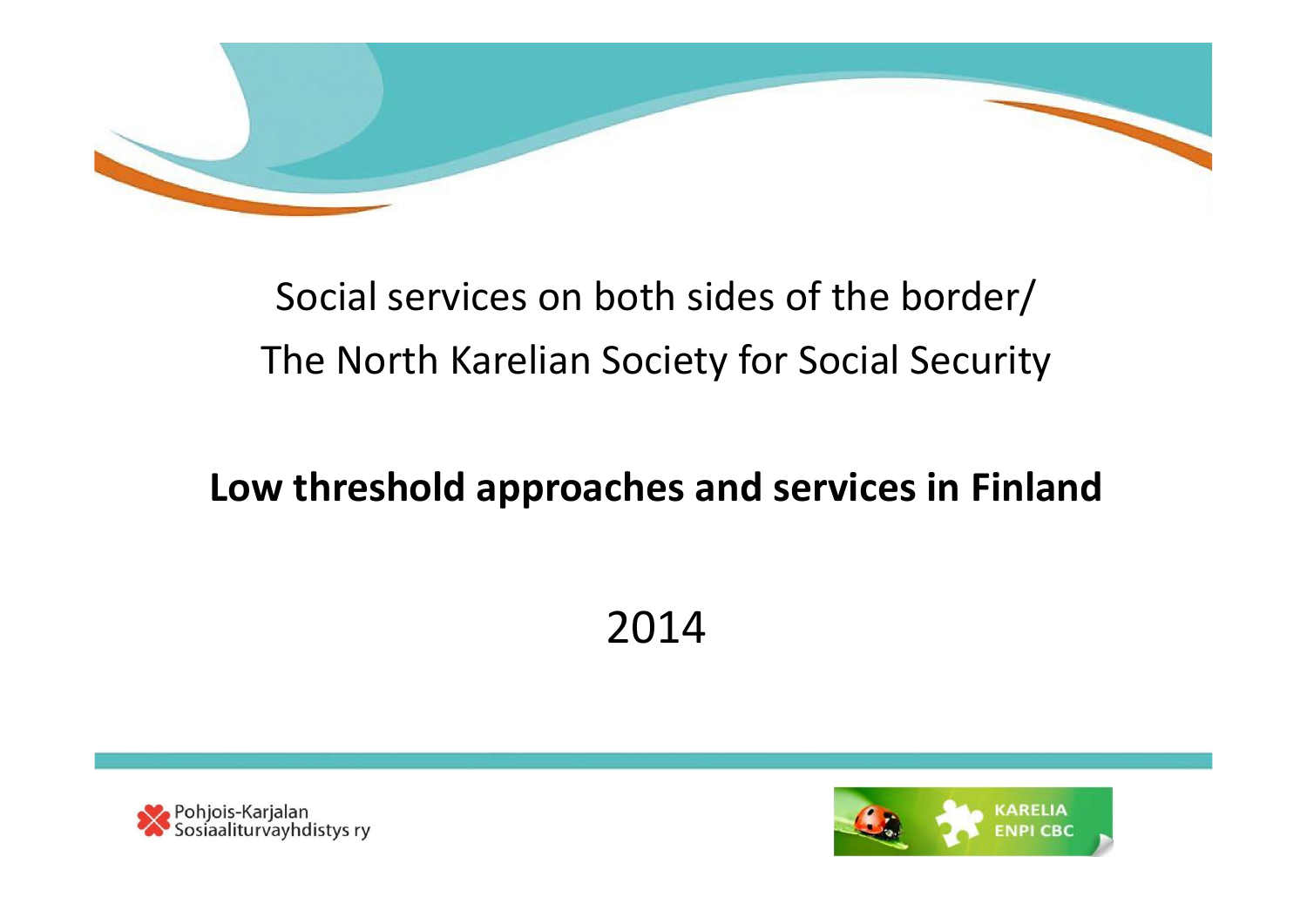

#### Low threshold in Finland

- The need: Normal thresholds to the society and/or to services possibly tend to be too high. Or at least they are considered as too high.
- Not many studies on low threshold issues so far  $\rightarrow$ Neither proper definitions or classifications nor models



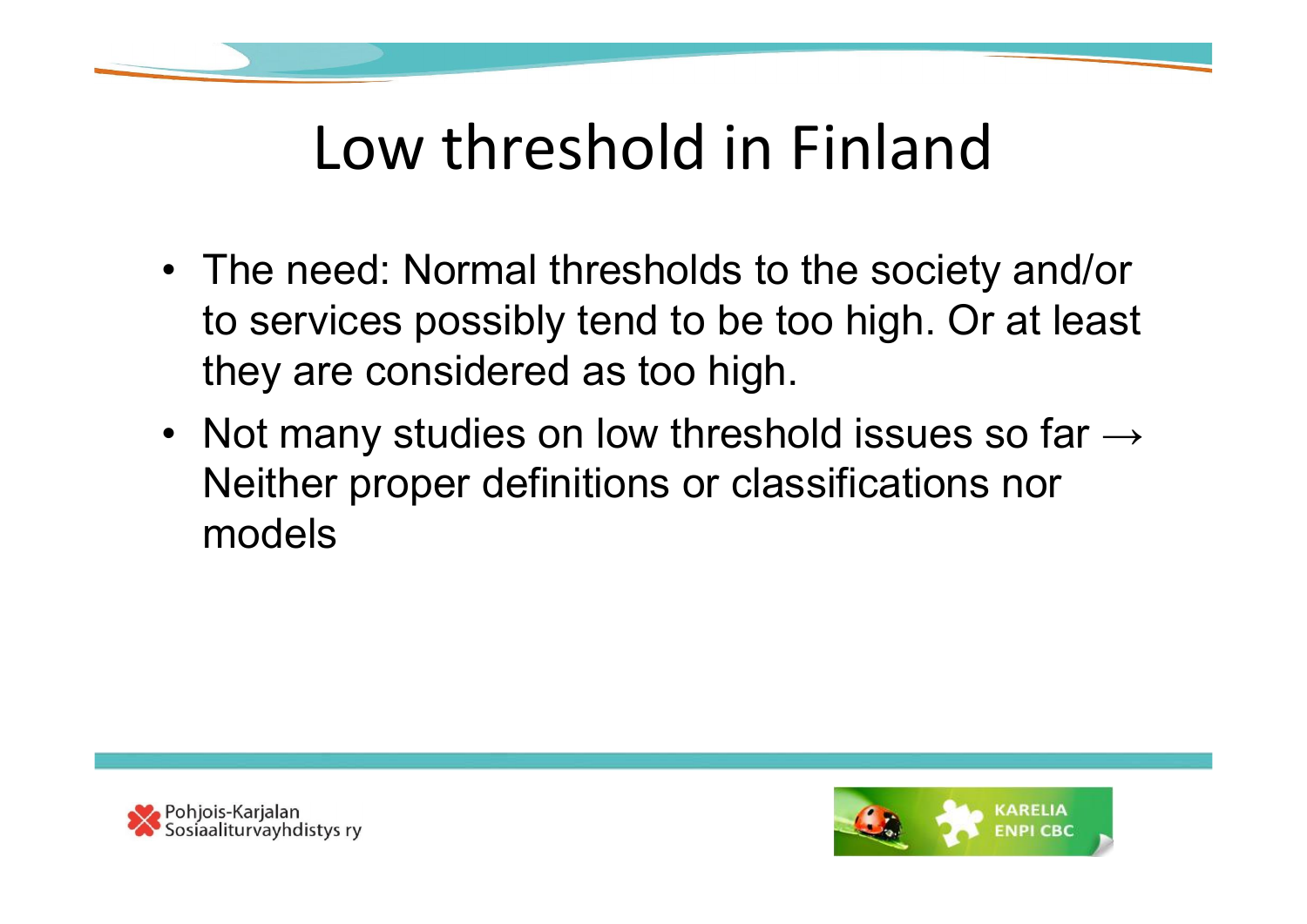

#### Low threshold

- The concept has many meanings
	- Easy access and use both physically and mentally
- The first low threshold services in Europe were created for drug addicts in the early 1990´ s. NGOs were the first to act.



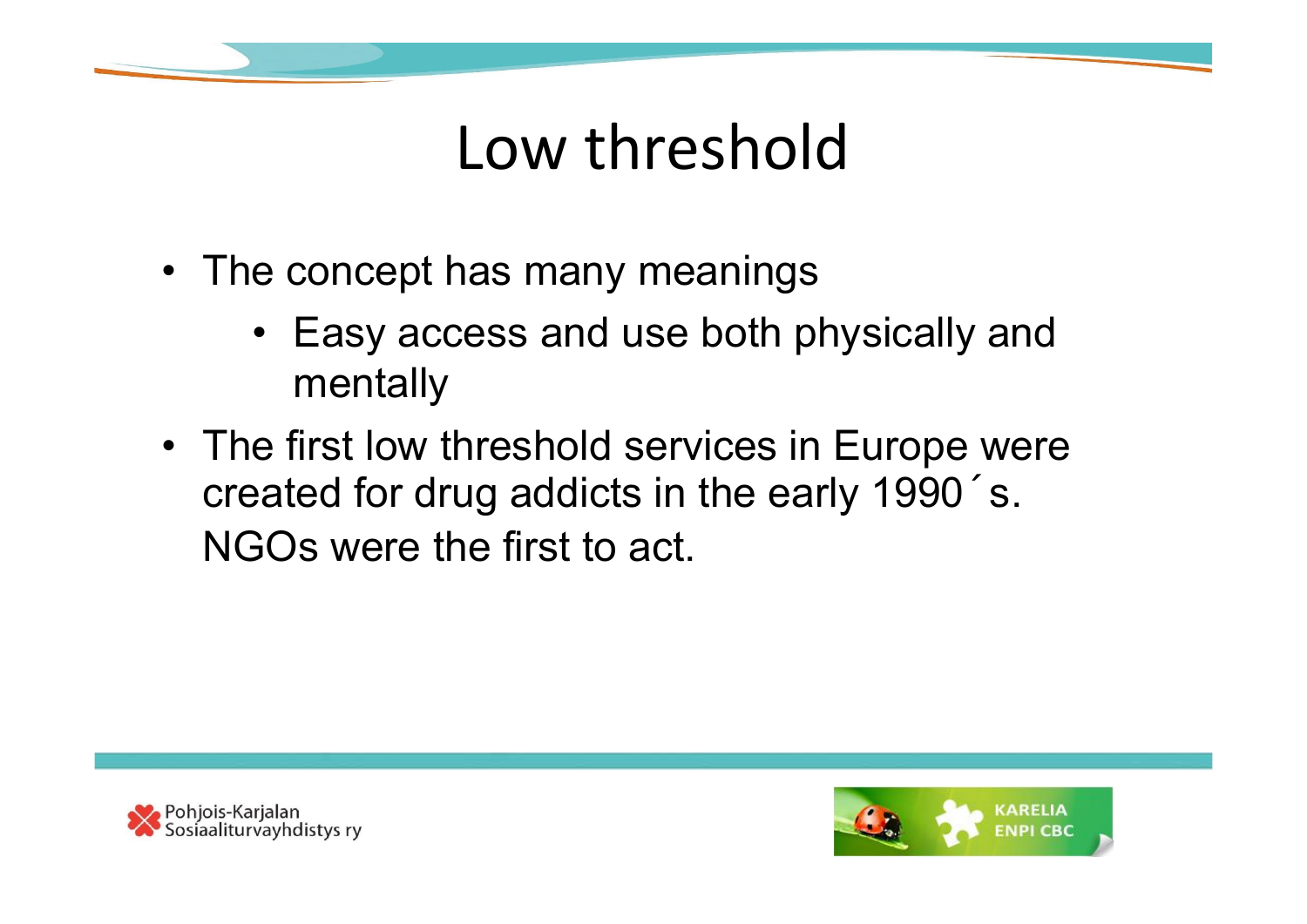# What people are wishing for low threshold places?

- place situated in their everyday surroundings
- easy-going place to stop by and socialize
- reading newspapers, having access to internet
- counselling in social and health services
- helping filling in forms
- discussion
- meeting peers



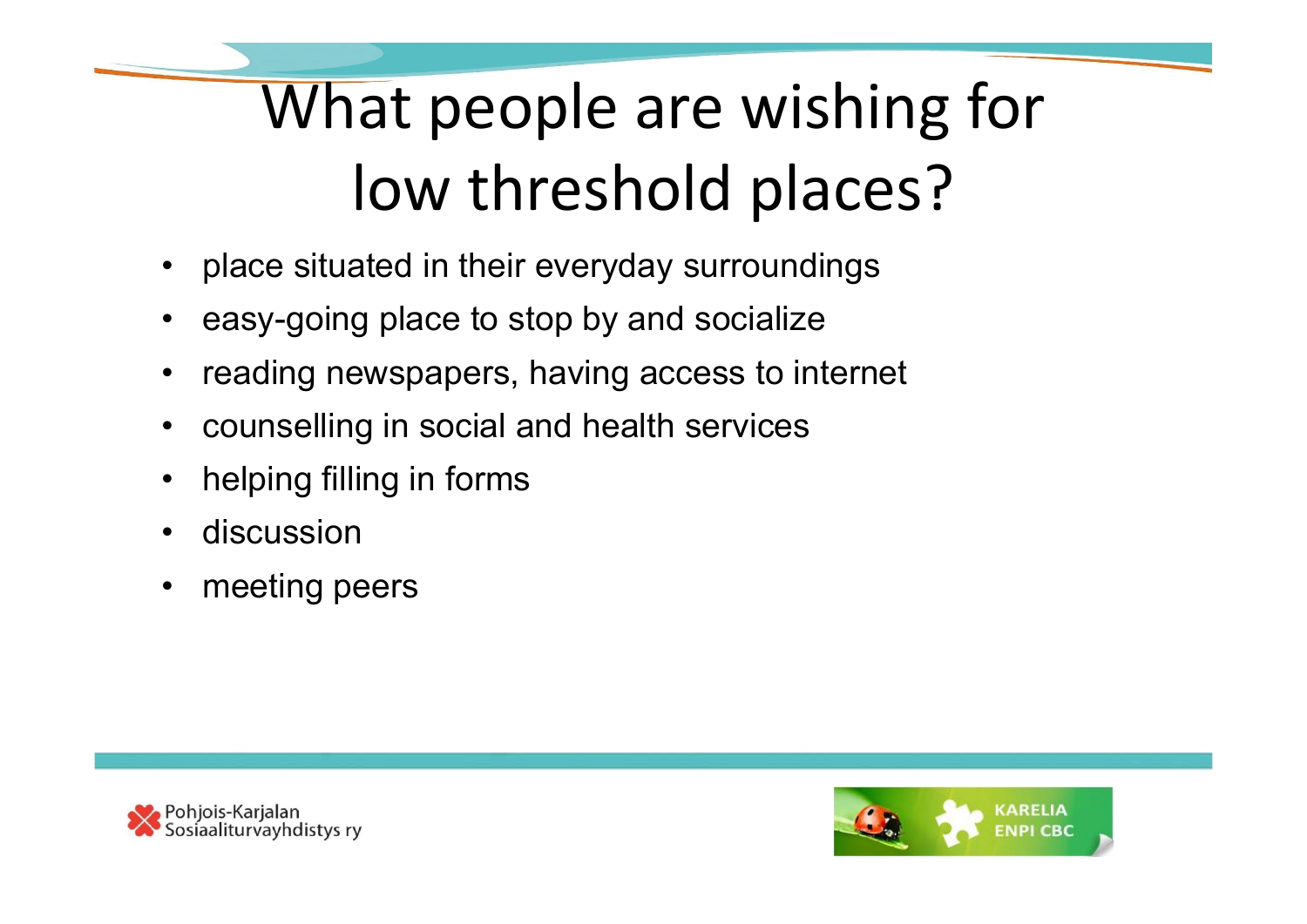

#### Variation in staff

- volunteers
- peers
- multi-professional personnel, social and health care
- mixture of previous models



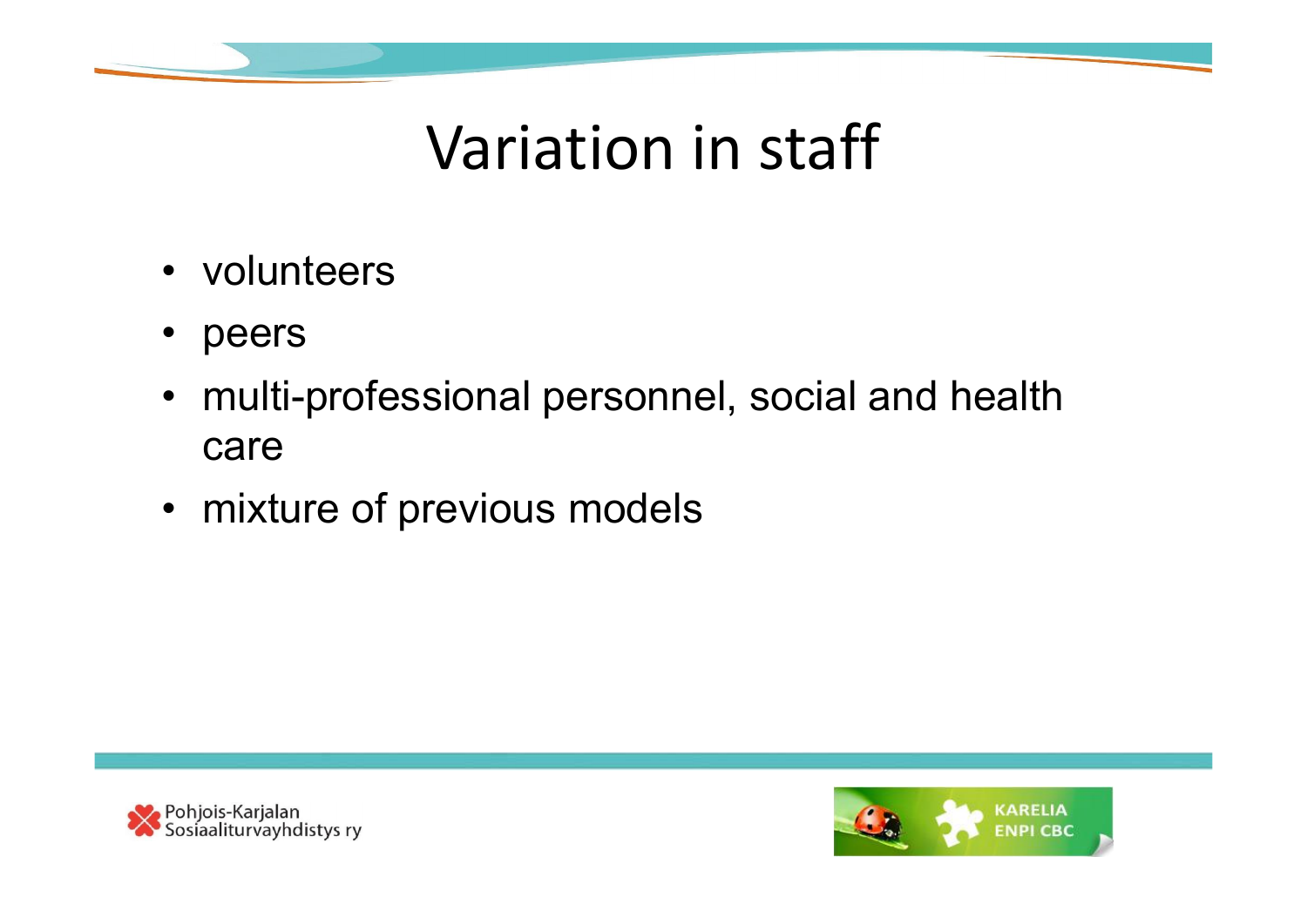## Types of low threshold approaches

- Meeting places
- . Self help services
- Low threshold in public services

#### $\rightarrow$  Often mixed and cannot be strictly divided into these types



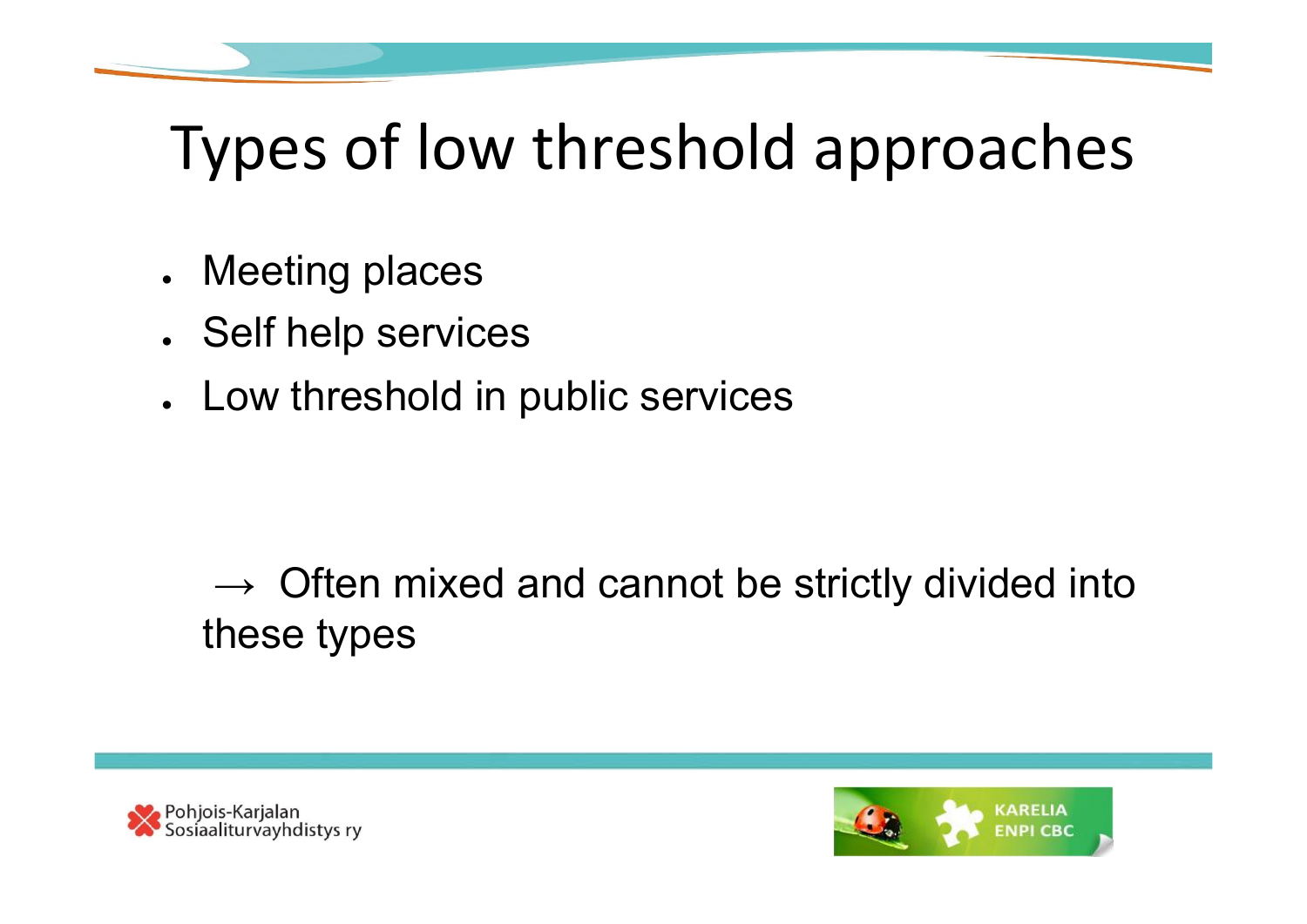

## Meeting places

- Aims
	- to create and strengthen community spirit
	- to strengthen participation
	- to offer meaningful activities
	- to offer peer support



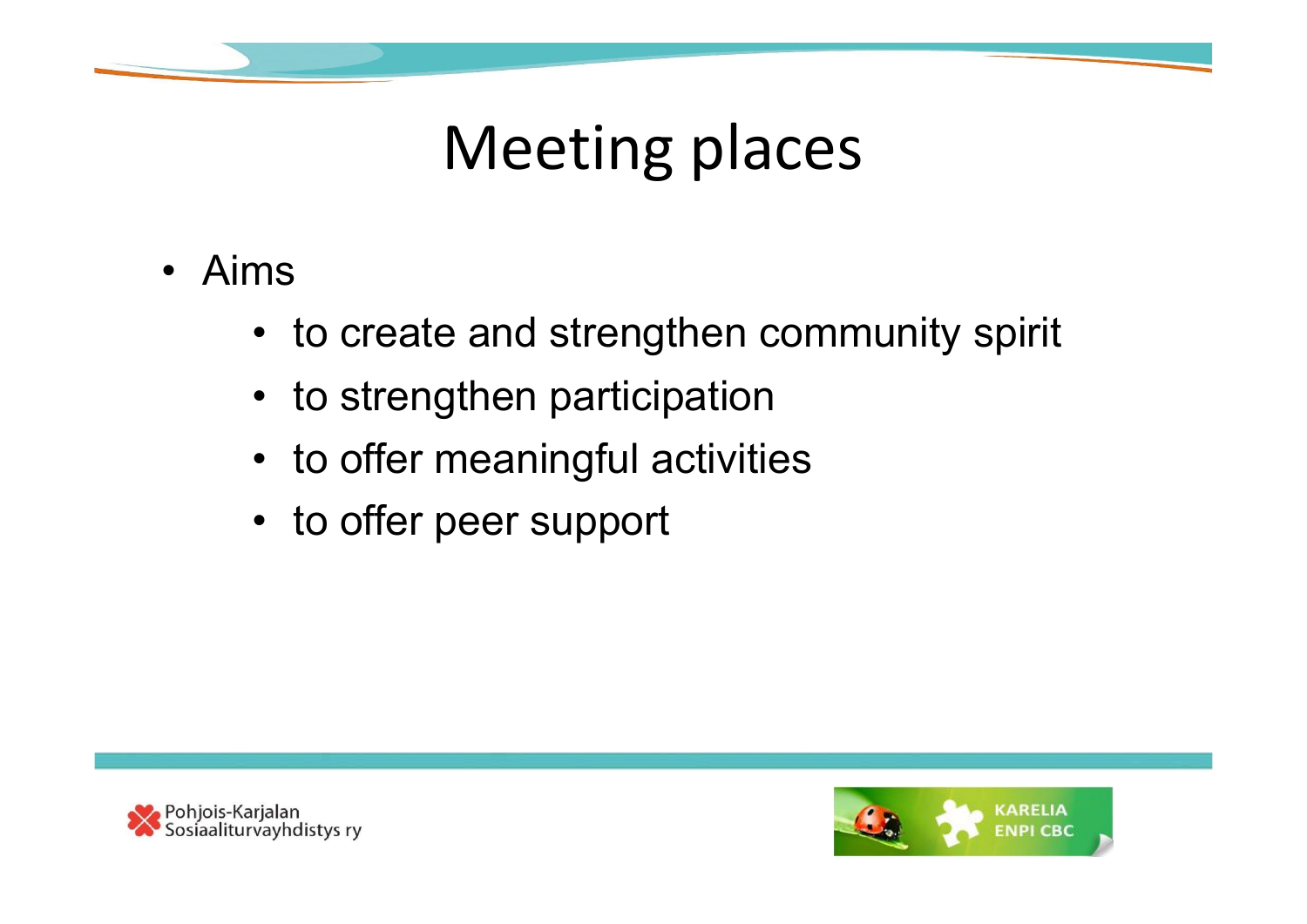

- Principles
	- easy and simple access
	- confidentiality
	- anonymity
	- open-access, free of charge
	- no classifications based on age, diagnosis, life situation
	- no need to make an appointment beforehand



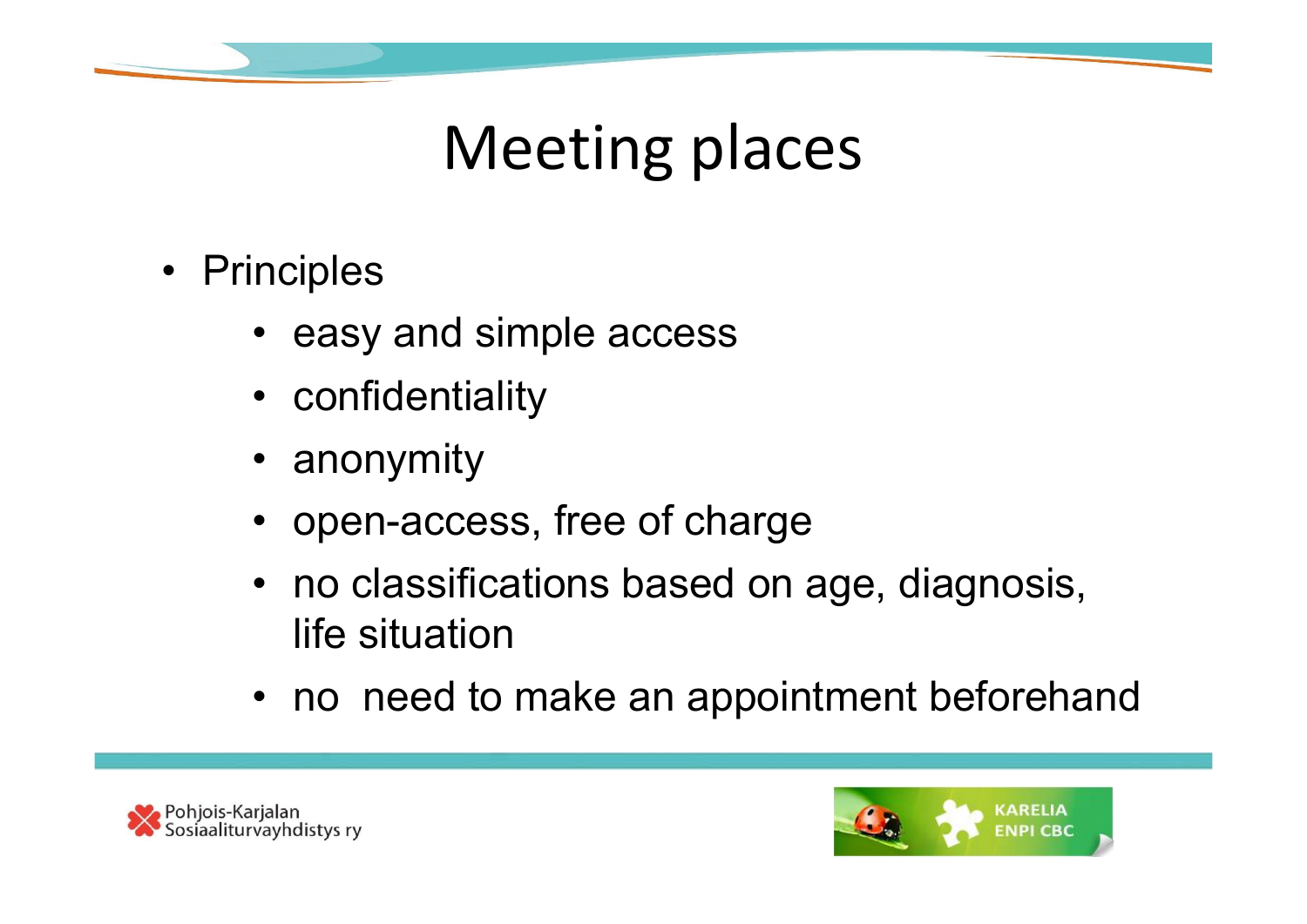## Examples of meeting places

- Living rooms for citizens
- Day care centres
- Family houses
- Community houses, village houses
- (night) Cafes



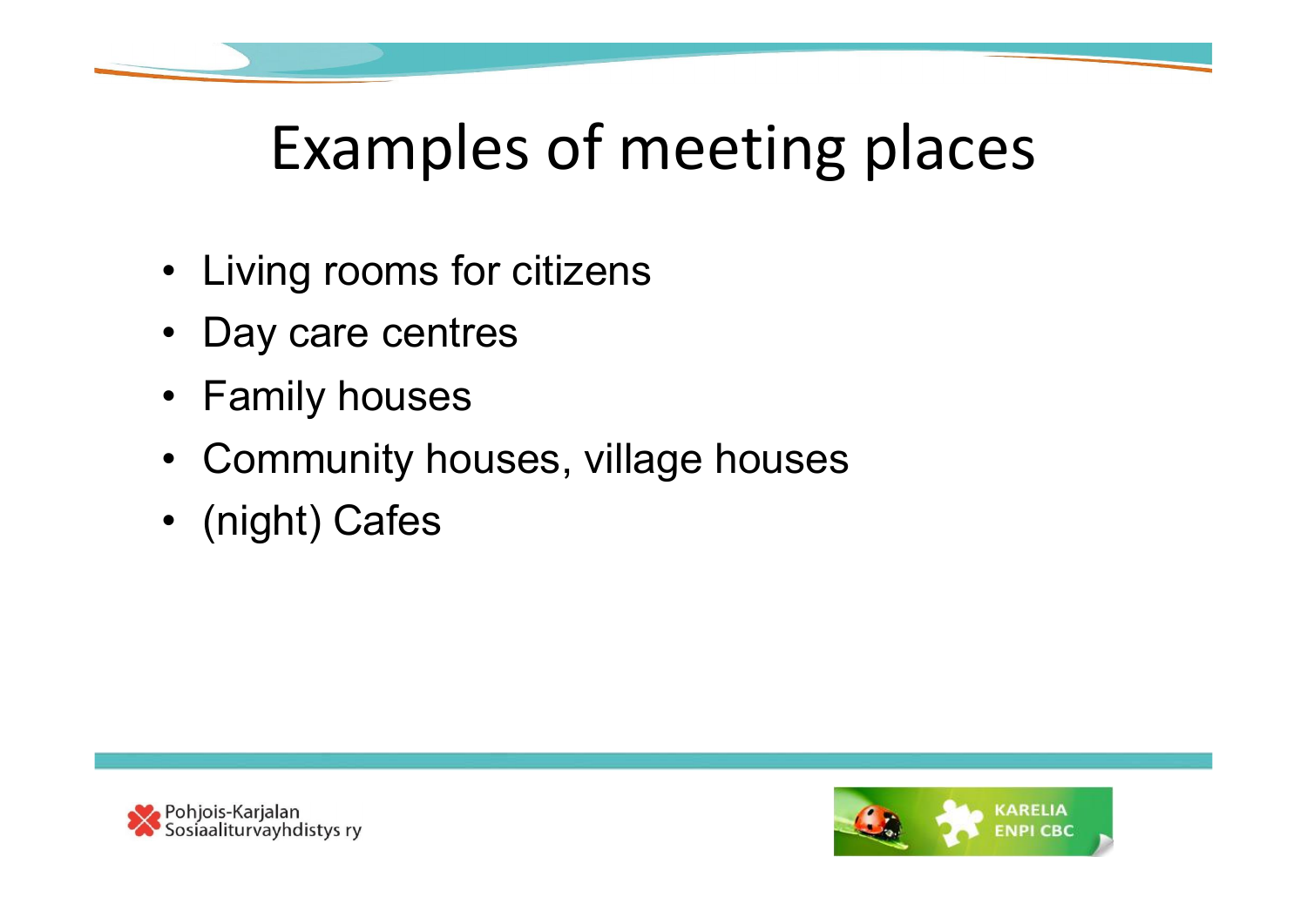## Self help services

- **Health kiosks** 
	- $.$  no staff
	- promoting health services, peer groups etc. with various health promotion materials and leaflets
	- often in meeting places or in halls of public offices
	- free to enter
	- possibility to measure e.g. blood preasure
- **Public health kiosks** 
	- in people's daily environments
	- professional staff may be available

minor procedures e.g. measuring blood preasure



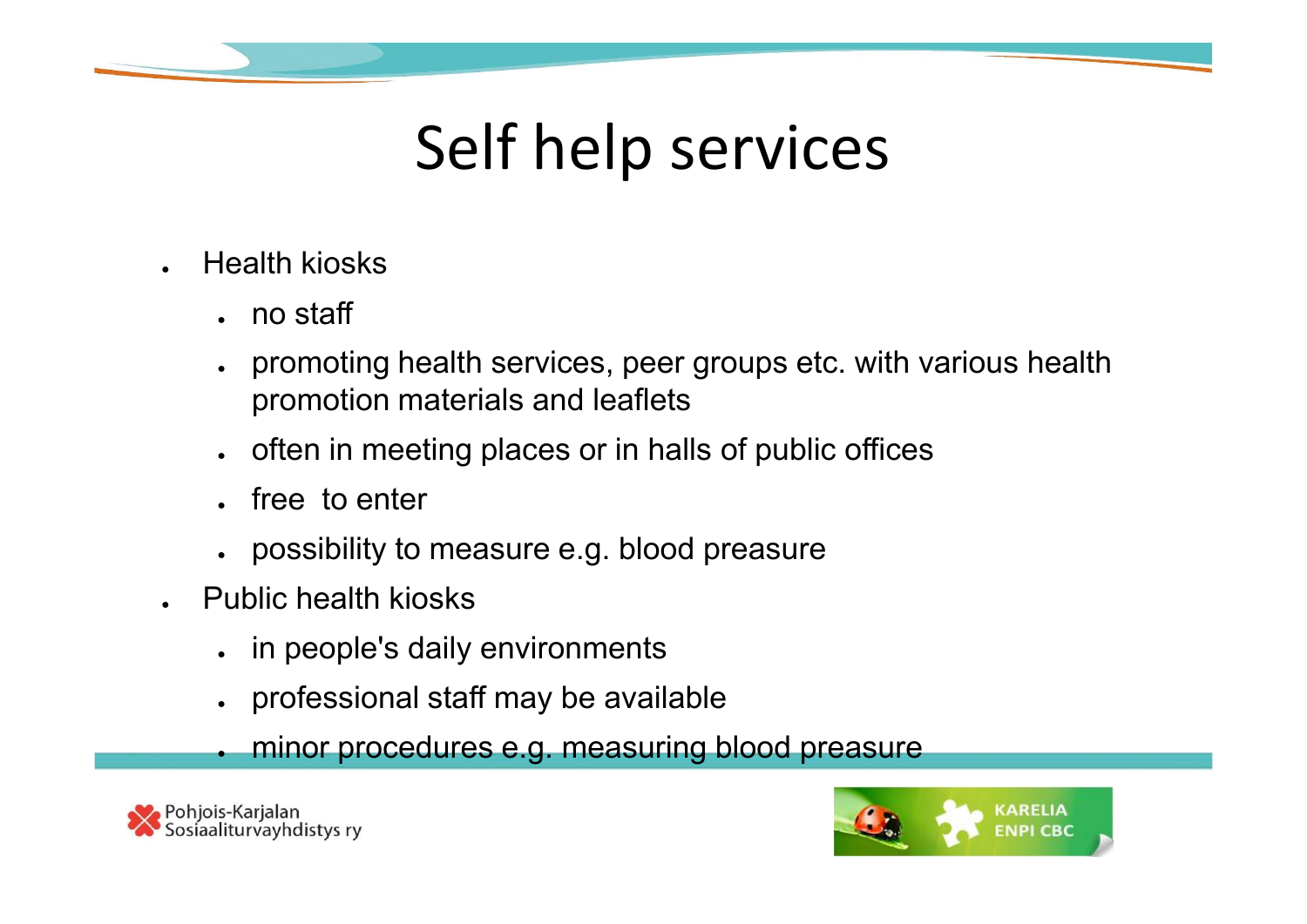## Low threshold in public services

- . The public sector is interested in low threshold services because of the advantages
- Quite a big developing challenge
	- training and changes in working orientations are needed  $\rightarrow$  a new way of working, e.g. meeting customers outside of the office
	- new attitudes towards customer participation



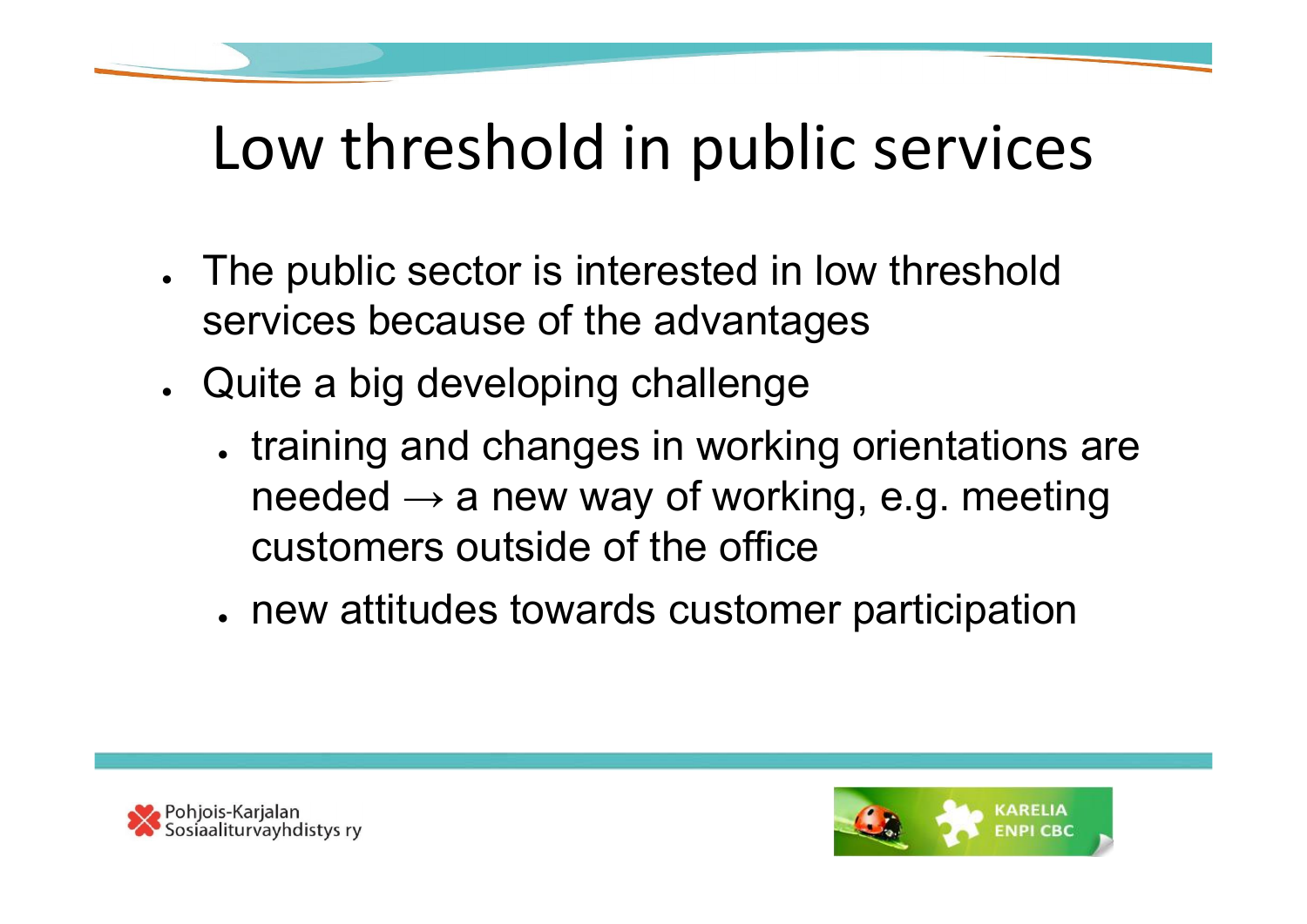# Advantages of low-threshold places and services

- $\cdot$  For the society (1/2)
	- reach those in need and those in risk
	- satisfy people's needs in time
	- health promotion, preventive help, earlier detection
	- savings in public costs, higher effiency and cost-effiency ●
	- light administrational structure
	- fewer customers to visit health clinics, to see a doctor



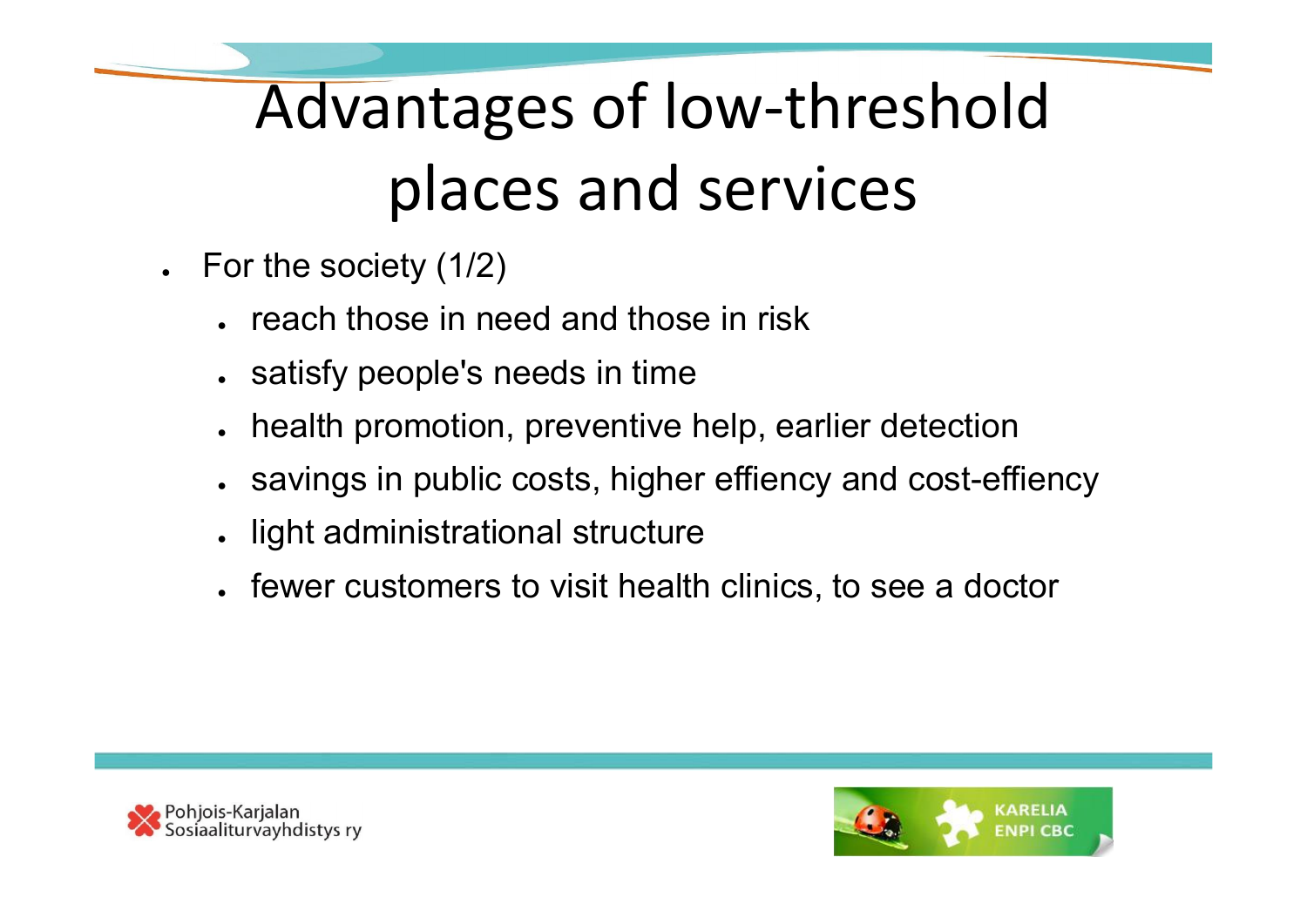# Advantages of low-threshold places and services

- For the society  $(2/2)$ 
	- customer-orientated attitude
	- new models for cooperation with citizens
	- new models and ways to the cooperation between the state/municipality, NGOs, other organisations
	- services available also in rural areas, remote villages (e.g. services on wheels)
	- gives a broad view to the needs of citizens
	- information about the gaps in services
	- better undestanding for developing services